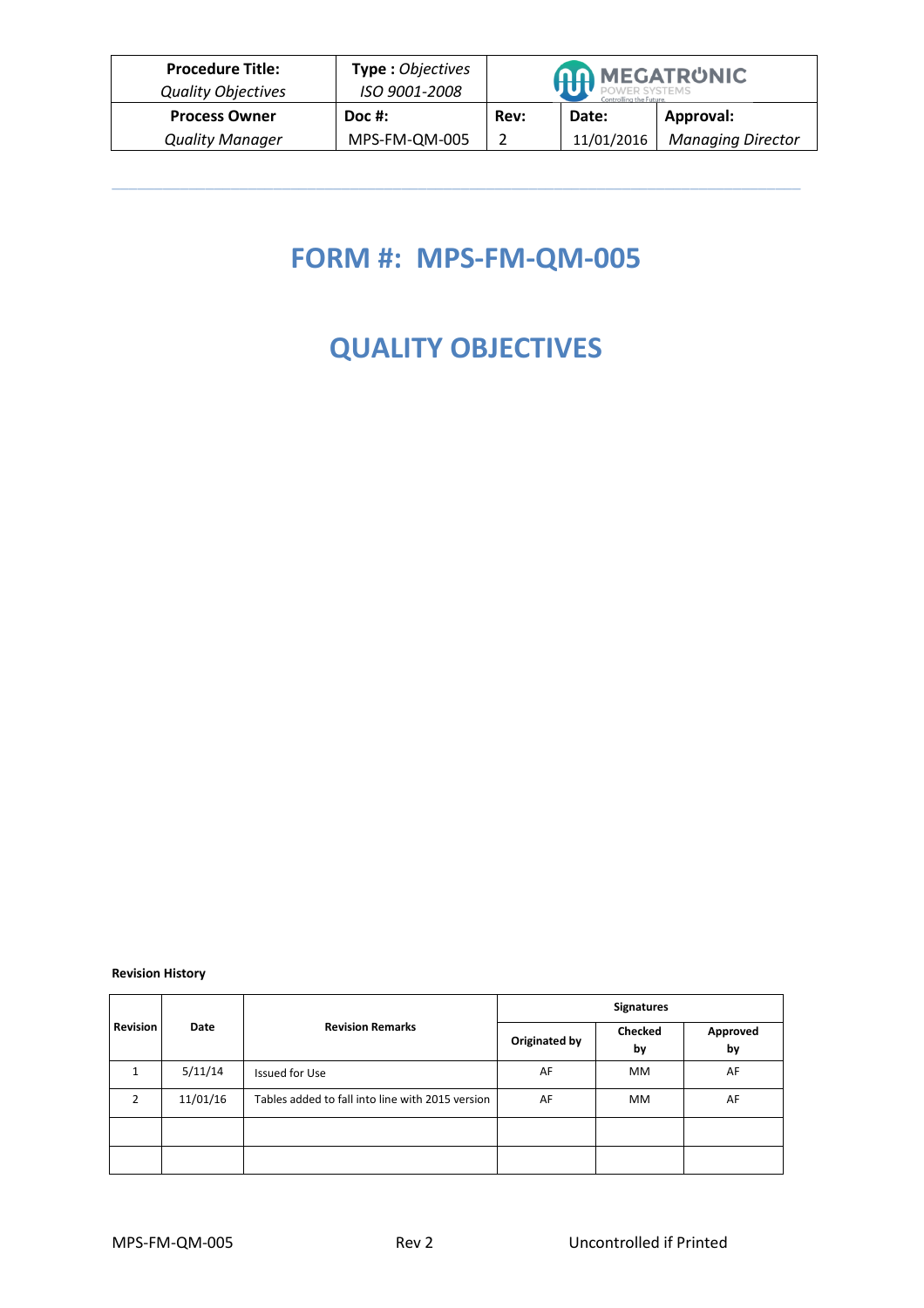| <b>Procedure Title:</b><br><b>Quality Objectives</b> | <b>Type: Objectives</b><br>ISO 9001-2008 | <b>AA MEGATRUNIC</b> |            |                          |
|------------------------------------------------------|------------------------------------------|----------------------|------------|--------------------------|
| <b>Process Owner</b>                                 | $Doc$ #:                                 | Rev:                 | Date:      | Approval:                |
| <b>Quality Manager</b>                               | MPS-FM-QM-005                            |                      | 11/01/2016 | <b>Managing Director</b> |

## Quality Objectives

 $\mathcal{L}_\mathcal{L} = \mathcal{L}_\mathcal{L} = \mathcal{L}_\mathcal{L} = \mathcal{L}_\mathcal{L} = \mathcal{L}_\mathcal{L} = \mathcal{L}_\mathcal{L} = \mathcal{L}_\mathcal{L} = \mathcal{L}_\mathcal{L} = \mathcal{L}_\mathcal{L} = \mathcal{L}_\mathcal{L} = \mathcal{L}_\mathcal{L} = \mathcal{L}_\mathcal{L} = \mathcal{L}_\mathcal{L} = \mathcal{L}_\mathcal{L} = \mathcal{L}_\mathcal{L} = \mathcal{L}_\mathcal{L} = \mathcal{L}_\mathcal{L}$ 

Megatronic Power Systems Pty Ltd Quality Objectives fall in line with its Quality Policy.

The companies most important resource is its employees. Quality is achieved primarily through dedication, education and training as well as through the motivation of employees whose qualifications are kept apace and developed.

• Within the first week of employment a new employee will be fully trained in the Companies Quality Management System and be deemed competent through the use of a short practical exam. These results will be recorded and kept on the company's training record for future reference.

| <b>Objective</b>                                                          | <b>Resources Required</b>                                                           | <b>Responsibility</b> | <b>Completion date</b>          | <b>Evaluation</b>           |
|---------------------------------------------------------------------------|-------------------------------------------------------------------------------------|-----------------------|---------------------------------|-----------------------------|
| <b>Train Employees</b><br>within first week<br>of the their<br>employment | Quality Manager to designate at<br>least 4 hours for the first batch<br>of training | Quality<br>Manager    | Within one week<br>of new start | Training records to be kept |

• At least once per year each employee will have a short practical exam to prove they are still competent on the company's Quality Management System. Again results will be recorded and saved as per 'Control of Records' procedures.

| <b>Objective</b>                                                   | <b>Resources Required</b>                                                   | <b>Responsibility</b> | <b>Completion date</b>   | <b>Evaluation</b>           |
|--------------------------------------------------------------------|-----------------------------------------------------------------------------|-----------------------|--------------------------|-----------------------------|
| Employee's to<br>show<br>competency on<br>the system every<br>vear | Quality Manager to designate at<br>least 2 hours to conduct a each<br>year. | Quality<br>Manager    | 28 February<br>each year | Training records to be kept |

• Technology in our field is constantly changing and improving. Top management will strive to ensure all staff are properly qualified and trained to fulfil their duties within their role. Staff Knowledge basis needs to constantly be on the rise to keep delivering the best product / systems to our customers.

| <b>Objective</b>                                                 | <b>Resources Required</b>                                                                     | Responsibility       | <b>Completion date</b> | <b>Evaluation</b>                                                    |
|------------------------------------------------------------------|-----------------------------------------------------------------------------------------------|----------------------|------------------------|----------------------------------------------------------------------|
| Keep informed<br>about the latest<br>technology on<br>the market | Technical Manager to be on<br>distribution channels for all<br>major product suppliers to MPS | Technical<br>Manager | Ongoing                | Should be communicated at<br>monthly meetings. Records to be<br>kept |

• Staff will be asked to update and submit their CV once per year and their skill-set will be re-assessed to see if training is required for specific roles.

| <b>Objective</b>                  | <b>Resources Required</b>                                                                   | Responsibility         | <b>Completion date</b>   | <b>Evaluation</b> |
|-----------------------------------|---------------------------------------------------------------------------------------------|------------------------|--------------------------|-------------------|
| Keep all Staff<br>CV's up to date | <b>Quality Manager and Project</b><br>Managers to get staff to update<br>CV's each new year | <b>Quality Manager</b> | 28 February<br>each year | CV's kept on file |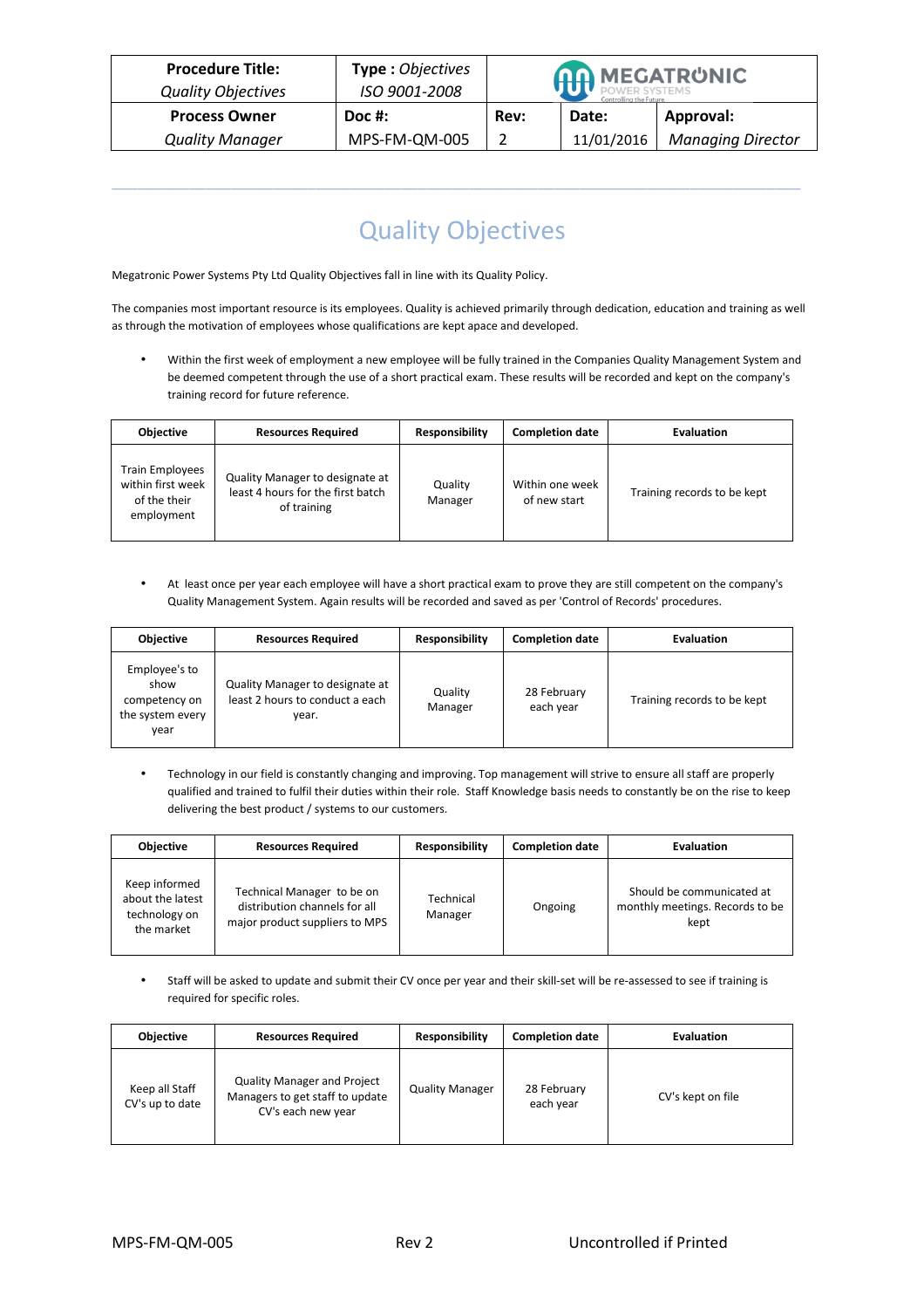| <b>Procedure Title:</b>   | <b>Type: Objectives</b> |      | <b>AA MEGATRUNIC</b> |                          |
|---------------------------|-------------------------|------|----------------------|--------------------------|
| <b>Quality Objectives</b> | ISO 9001-2008           |      |                      |                          |
| <b>Process Owner</b>      | Doc #:                  | Rev: | Date:                | Approval:                |
| <b>Quality Manager</b>    | MPS-FM-QM-005           |      | 11/01/2016           | <b>Managing Director</b> |

A monitoring framework has been put in place to analyse the quality of our products and services. Management Review, Internal Audits, Customer feedback and Corrective action registers are used to assess and improve on our management system and products.

 $\mathcal{L}_\mathcal{L} = \mathcal{L}_\mathcal{L} = \mathcal{L}_\mathcal{L} = \mathcal{L}_\mathcal{L} = \mathcal{L}_\mathcal{L} = \mathcal{L}_\mathcal{L} = \mathcal{L}_\mathcal{L} = \mathcal{L}_\mathcal{L} = \mathcal{L}_\mathcal{L} = \mathcal{L}_\mathcal{L} = \mathcal{L}_\mathcal{L} = \mathcal{L}_\mathcal{L} = \mathcal{L}_\mathcal{L} = \mathcal{L}_\mathcal{L} = \mathcal{L}_\mathcal{L} = \mathcal{L}_\mathcal{L} = \mathcal{L}_\mathcal{L}$ 

• Project Deadlines will be met. It is not acceptable for a project deadline to be missed and any non-conformance will be met my strict investigation from the Managing Director. Internal deadlines will be set at a minimum of 2 weeks prior to customer deadlines for every project.

| <b>Objective</b>              | <b>Resources Required</b>                            | <b>Responsibility</b> | <b>Completion date</b>                   | <b>Evaluation</b>                                                                                               |
|-------------------------------|------------------------------------------------------|-----------------------|------------------------------------------|-----------------------------------------------------------------------------------------------------------------|
| Meet all project<br>deadlines | Technical Manager, Project Staff,<br>Project Manager | Technical<br>Manager  | 2 weeks prior to<br>customer<br>deadline | FAT testing and project timelines<br>to be kept. Weekly meetings<br>held to ensure the timeline is on<br>track. |

- All graphical HMI / SCADA on control system designs will be perfectly aligned and navigation correctly working. Customer graphical standards will be followed on every project where it is specified.
- Milestones will be set and Factory Acceptance Testing will be conducted when required through-out the development of any project. ITP's will be completed and filed as per 'Control of Records' procedures. Any Non-conformance will be dealt with through the corrective actions procedures. For a full design type project at least 1 FAT test will be conducted .
- At least once per month a Team meeting will be held with all employee's for constructive talks on preventative actions required within the business. Minutes will be taken and plans will be implemented. Records will be kept.

| <b>Objective</b>                                    | <b>Resources Required</b>                                                                                                  | <b>Responsibility</b>                           | <b>Completion date</b> | <b>Evaluation</b>               |
|-----------------------------------------------------|----------------------------------------------------------------------------------------------------------------------------|-------------------------------------------------|------------------------|---------------------------------|
| Pro Active<br>approach to<br>corrective<br>actions. | Monthly meeting with Staff must<br>be held. Quality Manager and<br>Technical manager to<br>communicate corrective actions. | Technical<br>Manager,<br><b>Quality Manager</b> | Once per Month         | Minutes of meetings to be kept. |

• These Quality Objectives will be reviewed along with the Quality Management System Once a year to make sure that our practices are in line with the growth of the business.

| <b>Objective</b>                                   | <b>Resources Required</b>                                                       | Responsibility         | <b>Completion date</b>   | <b>Evaluation</b>                                                          |
|----------------------------------------------------|---------------------------------------------------------------------------------|------------------------|--------------------------|----------------------------------------------------------------------------|
| <b>Review Quality</b><br>Objectives once<br>a year | Managing Director, Quality<br>Manager, Technical Manager,<br><b>HSE Manager</b> | <b>Quality Manager</b> | 28 February<br>each year | Minutes of meetings to be kept.<br>Corrective actions to be<br>documented. |

Customer satisfaction is and will remain the key objective of every project / works that is undertaken.

Quality Objectives have been set. The company's targets are achieved through use of the certified quality control system, operating procedures, employee competence, technical knowhow and experience. This combined with top management commitment to providing a superior quality product in a safe environment whilst following all legal requirements results in a product far superior to our competitors.

• Customers will be asked to complete a quality survey at the end of each project.

| <b>Objective</b>                                           | <b>Resources Required</b> | <b>Responsibility</b>  | <b>Completion date</b> | <b>Evaluation</b>                                                          |
|------------------------------------------------------------|---------------------------|------------------------|------------------------|----------------------------------------------------------------------------|
| Get customer<br>feedback from<br>projects over<br>\$10,000 | <b>Quality manager</b>    | <b>Quality Manager</b> | Every month            | Minutes of meetings to be kept.<br>Corrective actions to be<br>documented. |